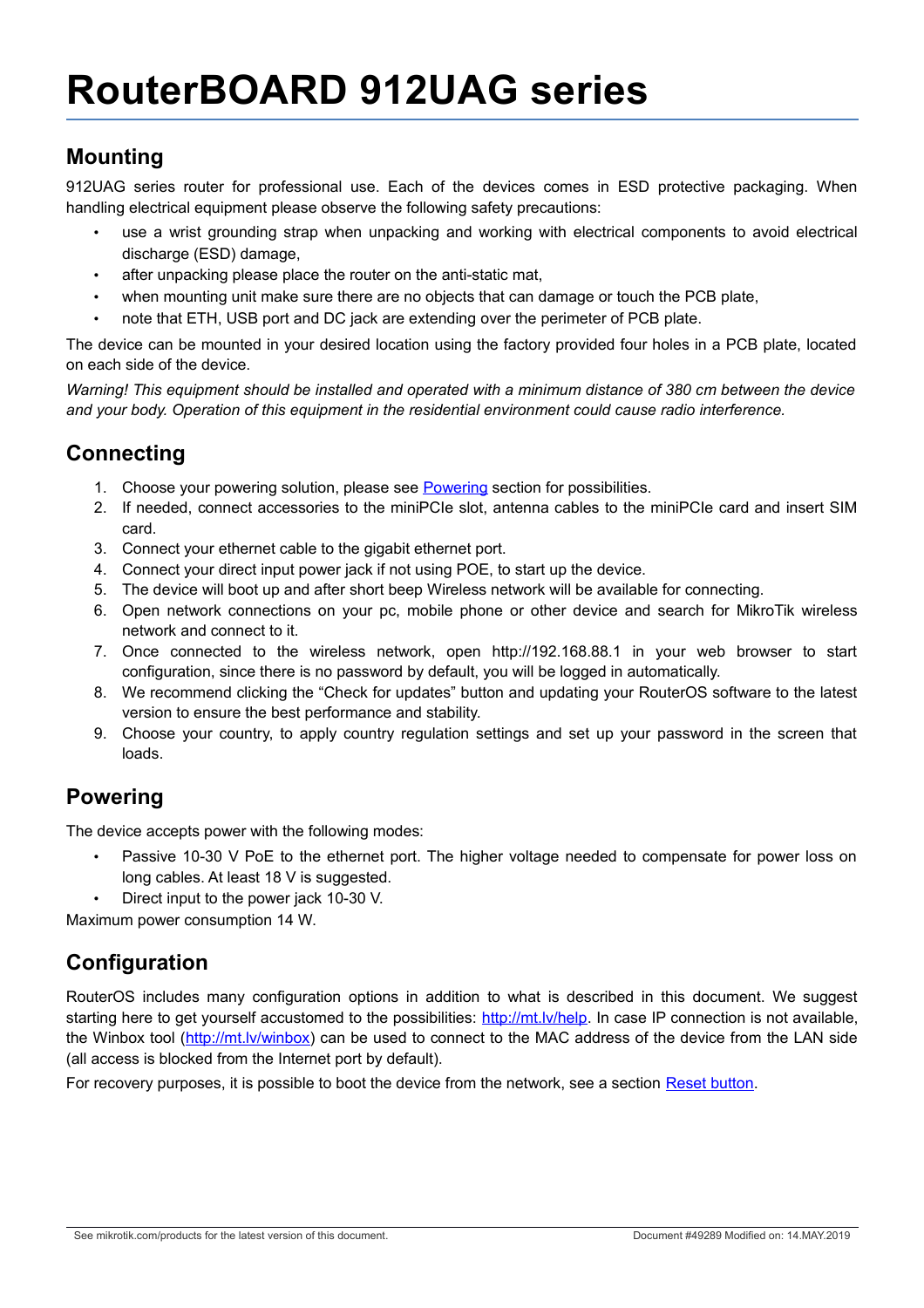## **Extension slots and ports**

- One gigabit ethernet port (With Auto MDI/X so you can use either straight or cross-over cables for connecting to other network devices). The ethernet port accepts 10-30 V DC powering from a passive PoE injector.
- One miniPCIe slot. *This device might be incompatible with R11e-LTE international modem.*
- USB slot type A.
- SIM card slot.
- 5 GHz, 802.11a/n for RB912UAG-5HPnD.
- 2.4 GHz, 802.11b/g/n for RB912UAG-2HPnD.

### <span id="page-1-0"></span>**Reset button**

The reset button has three functions:

- Hold this button during boot time until LED light starts flashing, release the button to reset RouterOS configuration (total 5 seconds).
- Keep holding for 5 more seconds, LED turns solid, release now to turn on CAP mode. The device will now look for a CAPsMAN server (total 10 seconds).
- Or Keep holding the button for 5 more seconds until LED turns off, then release it to make the RouterBOARD look for Netinstall servers (total 15 seconds).

Regardless of the above option used, the system will load the backup RouterBOOT loader if the button is pressed before power is applied to the device. Useful for RouterBOOT debugging and recovery.

### **Operating system support**

The device supports RouterOS software version 6. The specific factory installed version number is indicated in the RouterOS menu /system resource. Other operating systems have not been tested.

#### **Safety Notice**

Electric shock hazard. This equipment is to be serviced by trained personnel only. This is a class A device, operating it near residential radio equipment could cause radio interference.

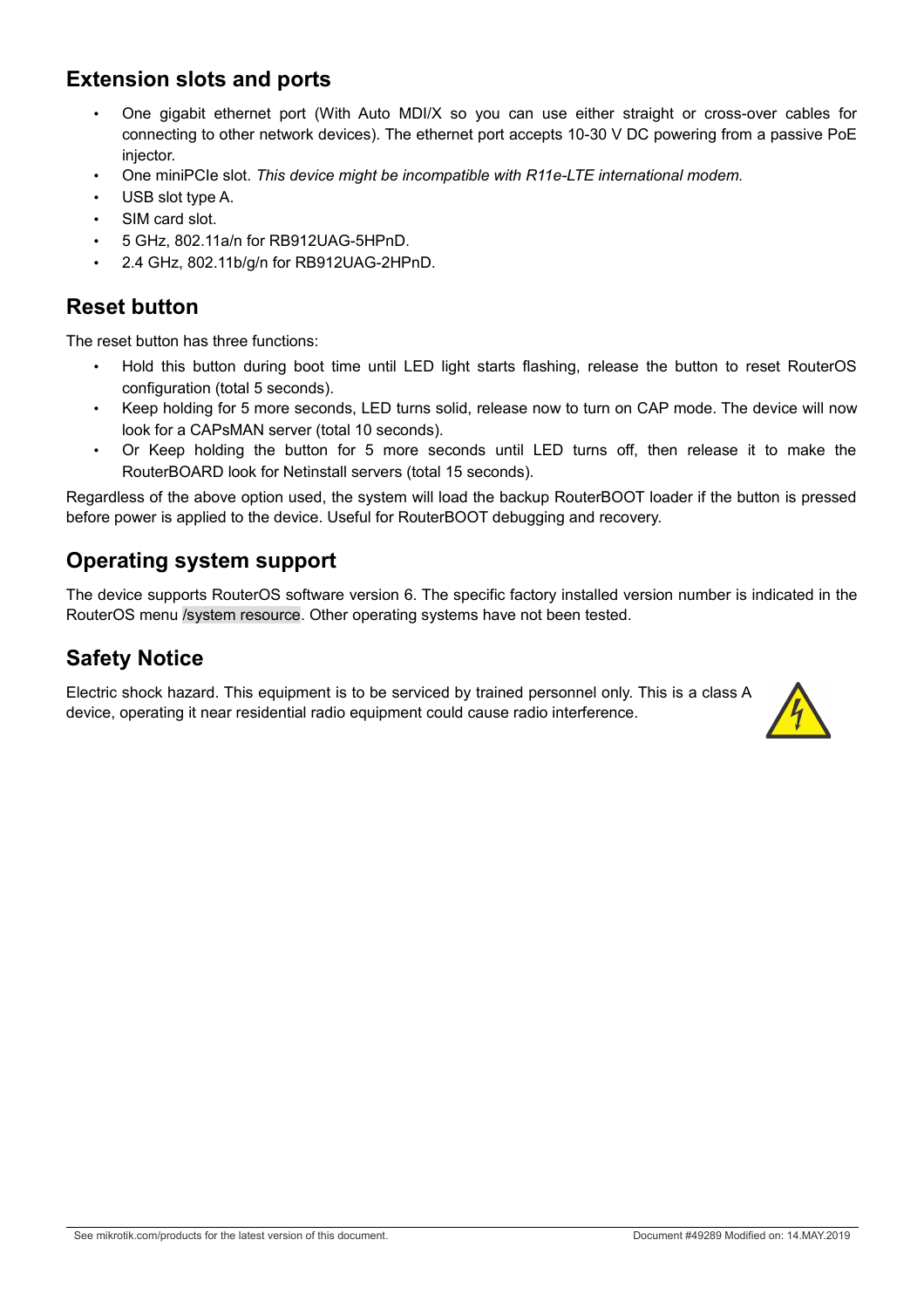### **Federal Communication Commission Interference Statement**

#### FCC ID:TV7RB912G-2HPND, TV7RB912G-5HPNDM

This equipment has been tested and found to comply with the limits for a Class A digital device, pursuant to Part 15 of the FCC Rules. These limits are designed to provide reasonable protection against harmful interference in a residential installation.

This equipment generates, uses and can radiate radio frequency energy and, if not installed and used in accordance with the instructions, may cause harmful interference to radio communications. However, there is no guarantee that interference will not occur in a particular installation. If this equipment does cause harmful interference to radio or television reception, which can be determined by turning the equipment off and on, the user is encouraged to try to correct the interference by one of the following measures:

- Reorient or relocate the receiving antenna.
- Increase the separation between the equipment and receiver.
- Connect the equipment into an outlet on a circuit different from that to which the receiver is connected.
- Consult the dealer or an experienced radio/TV technician for help.

FCC Caution: Any changes or modifications not expressly approved by the party responsible for compliance could void the user's authority to operate this equipment.

This device complies with Part 15 of the FCC Rules. Operation is subject to the following two conditions: (1) This device may not cause harmful interference, and (2) this device must accept any interference received, including interference that may cause undesired operation. This device and its antenna must not be co-located or operation in conjunction with any other antenna or transmitter.

IMPORTANT: Exposure to Radio Frequency Radiation.

This equipment complies with the FCC RF radiation exposure limits set forth for an uncontrolled environment. This equipment should be installed and operated with a minimum distance of RB912UAG-5HPnD - 375 cm, RB912UAG-2HPnD – 142 cm between the radiator and any part of your body.

#### **Industry Canada**

#### IC:7442A-912G2HPND, 7442A-912G5HPNDM

This device complies with Industry Canada licence-exempt RSS standard(s). Operation is subject to the following two conditions: (1) this device may not cause interference, and (2) this device must accept any interference, including interference that may cause undesired operation of the device.

Le présent appareil est conforme aux CNR d'Industrie Canada applicables aux appareils radio exempts de licence. L'exploitation est autorisée aux deux conditions suivantes : (1) l'appareil ne doit pas produire de brouillage, et (2) l'utilisateur de l'appareil doit accepter tout brouillage radioélectrique subi, même si le brouillage est susceptible d'en compromettre le fonctionnement.

IMPORTANT: Exposure to Radio Frequency Radiation.

This equipment complies with the IC radiation exposure limits set forth for an uncontrolled environment. This equipment should be installed and operated with a minimum distance of RB912UAG-5HPnD - 378 cm, RB912UAG-2HPnD – 142 cm between the radiator and any part of your body.

Cet équipement est conforme aux limites d'exposition au rayonnement IC définies pour un environnement non contrôlé. Cet équipement doit être installé et utilisé à une distance minimale de RB912UAG-5HPnD - 378 cm, RB912UAG-2HPnD – 142 cm entre le radiateur et toute partie de votre corps.

CAN ICES-3 (A)/NMB-3(A)

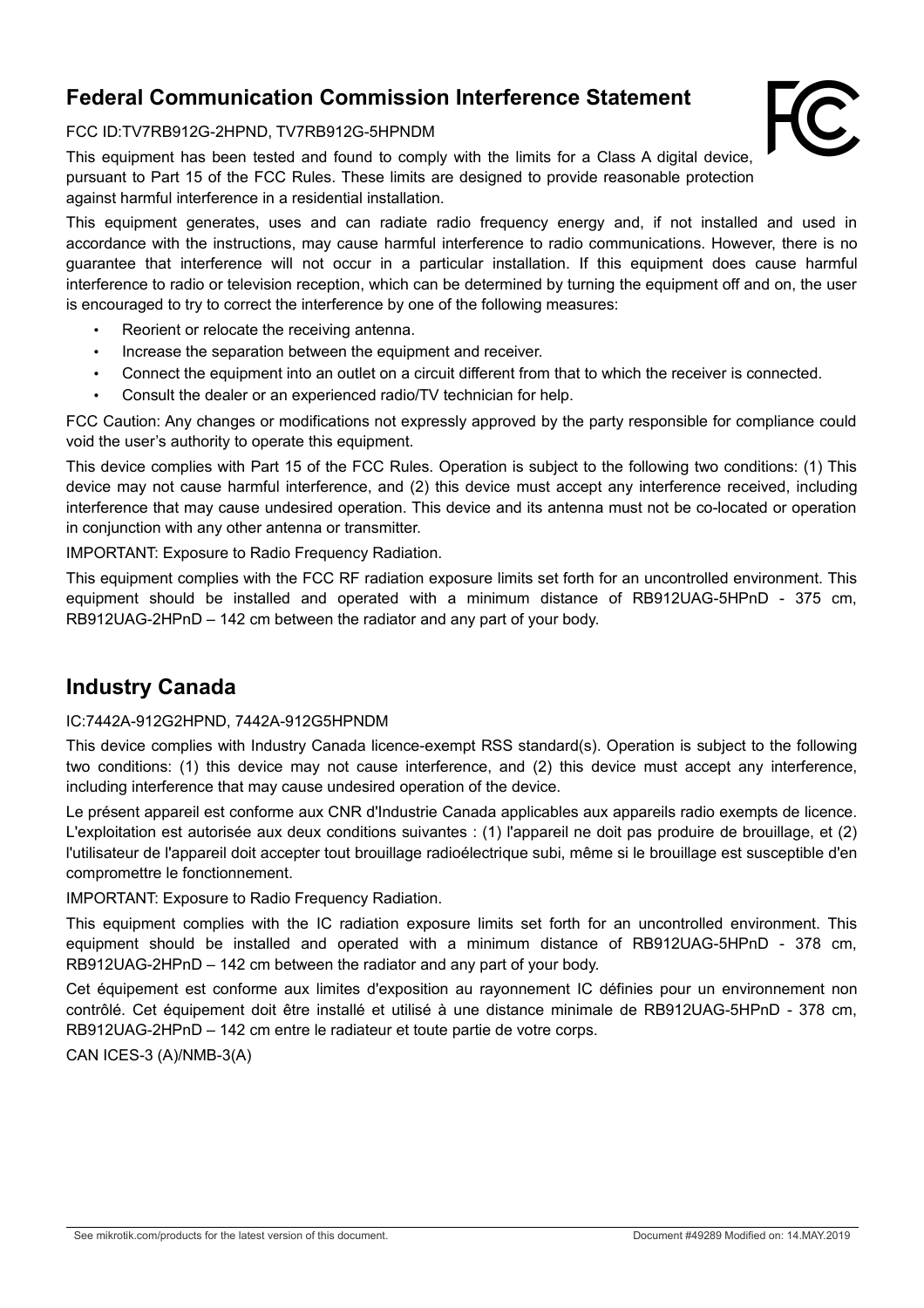#### **CE Declaration of Conformity**

Manufacturer: Mikrotikls SIA, Brivibas gatve 214i Riga, Latvia, LV1039.

|    | $m$ ananao $m$ . Iviini olinis Oli I, Drivibas yatvo $L$ i $\pi$ i Tiiga, Latvia, Lv Toos.                                                                                                                                                       |  |  |  |  |
|----|--------------------------------------------------------------------------------------------------------------------------------------------------------------------------------------------------------------------------------------------------|--|--|--|--|
|    | ВСС настоящото Mikrotīkls SIA декларира, че този тип радиосъоръжение RouterBOARD е в съответствие с Директива 2014/53/EC.                                                                                                                        |  |  |  |  |
|    | Цялостният текст на ЕС декларацията за съответствие може да се намери на следния интернет адрес: https://mikrotik.com/products                                                                                                                   |  |  |  |  |
|    | CS Tímto Mikrotīkls SIA prohlašuje, že typ rádiového zařízení RouterBOARD je v souladu se směrnicí 2014/53/EU. Úplné znění EU prohlášení o                                                                                                       |  |  |  |  |
|    | shodě je k dispozici na této internetové adrese: https://mikrotik.com/products                                                                                                                                                                   |  |  |  |  |
|    | DA Hermed erklærer Mikrotīkls SIA, at radioudstyrstypen RouterBOARD er i overensstemmelse med direktiv 2014/53/EU. EU-                                                                                                                           |  |  |  |  |
|    | overensstemmelseserklæringens fulde tekst kan findes på følgende internetadresse: https://mikrotik.com/products                                                                                                                                  |  |  |  |  |
|    | DE Hiermit erklärt Mikrotīkls SIA, dass der Funkanlagentyp RouterBOARD der Richtlinie 2014/53/EU entspricht. Der vollständige Text der EU-                                                                                                       |  |  |  |  |
|    | Konformitätserklärung ist unter der folgenden Internetadresse verfügbar: https://mikrotik.com/products                                                                                                                                           |  |  |  |  |
|    | ΕL Με την παρούσα ο/η Mikrotīkls SIA , δηλώνει ότι ο ραδιοεξοπλισμός RouterBOARD πληροί την οδηγία 2014/53/ΕΕ. Το πλήρες κείμενο της<br> δήλωσης συμμόρφωσης ΕΕ διατίθεται στην ακόλουθη ιστοσελίδα στο διαδίκτυο: https://mikrotik.com/products |  |  |  |  |
|    | EN Hereby, Mikrotīkls SIA declares that the radio equipment type RouterBOARD is in compliance with Directive 2014/53/EU. The full text of the                                                                                                    |  |  |  |  |
|    | EU declaration of conformity is available at the following internet address: https://mikrotik.com/products                                                                                                                                       |  |  |  |  |
|    | ES Por la presente, Mikrotīkls SIA declara que el tipo de equipo radioeléctrico RouterBOARD es conforme con la Directiva 2014/53/UE. El texto                                                                                                    |  |  |  |  |
|    | completo de la declaración UE de conformidad está disponible en la dirección Internet siguiente: https://mikrotik.com/products                                                                                                                   |  |  |  |  |
|    | ET Käesolevaga deklareerib Mikrotīkls SIA, et käesolev raadioseadme tüüp RouterBOARD vastab direktiivi 2014/53/EL nõuetele. ELi                                                                                                                  |  |  |  |  |
|    | vastavusdeklaratsiooni täielik tekst on kättesaadav järgmisel internetiaadressil: https://mikrotik.com/products                                                                                                                                  |  |  |  |  |
|    | Mikrotīkls SIA vakuuttaa, että radiolaitetyyppi RouterBOARD on direktiivin 2014/53/EU mukainen. EU-vaatimustenmukaisuusvakuutuksen                                                                                                               |  |  |  |  |
|    | täysimittainen teksti on saatavilla seuraavassa internetosoitteessa: https://mikrotik.com/products                                                                                                                                               |  |  |  |  |
|    | FR Le soussigné, Mikrotīkls SIA, déclare que l'équipement radioélectrique du type RouterBOARD est conforme à la directive 2014/53/UE. Le                                                                                                         |  |  |  |  |
|    | texte complet de la déclaration UE de conformité est disponible à l'adresse internet suivante: https://mikrotik.com/products                                                                                                                     |  |  |  |  |
|    | HR Mikrotīkls SIA ovime izjavljuje da je radijska oprema tipa RouterBOARD u skladu s Direktivom 2014/53/EU. Cjeloviti tekst EU izjave o                                                                                                          |  |  |  |  |
|    | sukladnosti dostupan je na sljedećoj internetskoj adresi: https://mikrotik.com/products                                                                                                                                                          |  |  |  |  |
|    | HU Mikrotīkls SIA igazolja, hogy a RouterBOARD típusú rádióberendezés megfelel a 2014/53/EU irányelvnek. Az EU-megfelelőségi nyilatkozat                                                                                                         |  |  |  |  |
|    | teljes szövege elérhető a következő internetes címen: https://mikrotik.com/products                                                                                                                                                              |  |  |  |  |
| lΤ | Il fabbricante, Mikrotīkls SIA, dichiara che il tipo di apparecchiatura radio RouterBOARD è conforme alla direttiva 2014/53/UE. Il testo                                                                                                         |  |  |  |  |
|    | completo della dichiarazione di conformità UE è disponibile al seguente indirizzo Internet: https://mikrotik.com/products                                                                                                                        |  |  |  |  |
| IS | Hér með lýsir Mikrotīkls SIA yfir því að RouterBOARD er í samræmi við grunnkröfur og aðrar kröfur, sem gerðar eru í tilskipun 2014/53/EU.                                                                                                        |  |  |  |  |
|    | Fullur texti ESB samræmisyfirlýsing er að finna á eftirfarandi netfangi: https://mikrotik.com/products                                                                                                                                           |  |  |  |  |
|    | LT Aš, Mikrotīkls SIA, patvirtinu, kad radijo įrenginių tipas RouterBOARD atitinka Direktyvą 2014/53/ES. Visas ES atitikties deklaracijos tekstas<br>prieinamas šiuo interneto adresu: https://mikrotik.com/products                             |  |  |  |  |
|    | Ar šo Mikrotīkls SIA deklarē, ka radioiekārta RouterBOARD atbilst Direktīvai 2014/53/ES. Pilns ES atbilstības deklarācijas teksts ir pieejams                                                                                                    |  |  |  |  |
|    | šādā interneta vietnē: https://mikrotik.com/products                                                                                                                                                                                             |  |  |  |  |
|    | MT B'dan, Mikrotīkls SIA, niddikjara li dan it-tip ta' tagħmir tar-radju RouterBOARD huwa konformi mad-Direttiva 2014/53/UE. It-test kollu tad-                                                                                                  |  |  |  |  |
|    | dikjarazzjoni ta' konformità tal-UE huwa disponibbli f'dan l-indirizz tal-Internet li ġej: https://mikrotik.com/products                                                                                                                         |  |  |  |  |
|    | NL Hierbij verklaar ik, Mikrotīkls SIA , dat het type radioapparatuur RouterBOARD conform is met Richtlijn 2014/53/EU. De volledige tekst van                                                                                                    |  |  |  |  |
|    | de EU-conformiteitsverklaring kan worden geraadpleegd op het volgende internetadres: https://mikrotik.com/products                                                                                                                               |  |  |  |  |
|    | NOMikrotīkls SIA erklærer herved at utstyret RouterBOARD er i samsvar med de grunnleggende krav og øvrige relevante krav i direktiv                                                                                                              |  |  |  |  |
|    | 2014/53/EU. Den fulle teksten til EU-samsvarserklæringen er tilgjengelig på følgende internettadresse: https://mikrotik.com/products                                                                                                             |  |  |  |  |
|    | PL Mikrotīkls SIA niniejszym oświadcza, że typ urządzenia radiowego RouterBOARD jest zgodny z dyrektywą 2014/53/UE. Pełny tekst                                                                                                                  |  |  |  |  |
|    | deklaracji zgodności UE jest dostępny pod następującym adresem internetowym: https://mikrotik.com/products                                                                                                                                       |  |  |  |  |
|    | PT O(a) abaixo assinado(a) Mikrotīkls SIA declara que o presente tipo de equipamento de rádio RouterBOARD está em conformidade com a                                                                                                             |  |  |  |  |
|    | Diretiva 2014/53/UE. O texto integral da declaração de conformidade está disponível no seguinte endereço de Internet:                                                                                                                            |  |  |  |  |
|    | https://mikrotik.com/products                                                                                                                                                                                                                    |  |  |  |  |
|    | ROPrin prezenta, Mikrotīkls SIA declară că tipul de echipamente radio RouterBOARD este în conformitate cu Directiva 2014/53/UE. Textul                                                                                                           |  |  |  |  |
|    | integral al declarației UE de conformitate este disponibil la următoarea adresă internet: https://mikrotik.com/products                                                                                                                          |  |  |  |  |
|    | SK Mikrotīkls SIA týmto vyhlasuje, že rádiové zariadenie typu RouterBOARD je v súlade so smernicou 2014/53/EÚ. Úplné EÚ vyhlásenie o                                                                                                             |  |  |  |  |
|    | zhode je k dispozícii na tejto internetovej adrese: https://mikrotik.com/products                                                                                                                                                                |  |  |  |  |
|    | SL Mikrotīkls SIA potrjuje, da je tip radijske opreme RouterBOARD skladen z Direktivo 2014/53/EU. Celotno besedilo izjave EU o skladnosti je                                                                                                     |  |  |  |  |
|    | na voljo na naslednjem spletnem naslovu: https://mikrotik.com/products                                                                                                                                                                           |  |  |  |  |
|    | SV Härmed försäkrar Mikrotīkls SIA att denna typ av radioutrustning RouterBOARD överensstämmer med direktiv 2014/53/EU. Den fullständiga                                                                                                         |  |  |  |  |
|    | texten till EU-försäkran om överensstämmelse finns på följande webbadress: https://mikrotik.com/products                                                                                                                                         |  |  |  |  |

#### **MPE statement**

This equipment complies with EU radiation exposure limits set forth for an uncontrolled environment. This equipment should be installed and operated with minimum distance of 20 cm between the radiator and your body, unless specifically stated otherwise in page 1 of this document. In RouterOS you must specify your country, to make sure local wireless regulations are observed.

#### **Frequency bands terms of use**

| Frequency range (for applicable models) Channels used Maximum Output Power (EIRP) Restriction |           |        |                                                        |
|-----------------------------------------------------------------------------------------------|-----------|--------|--------------------------------------------------------|
| 2412-2472 MHz                                                                                 | - 13      | 20 dBm | Without any restriction to use in all EU Member States |
| 5150-5250 MHz                                                                                 | 26 - 48   | 23 dBm | Restricted to indoor use only*                         |
| 5250-5350 MHz                                                                                 | 52 - 64   | 20 dBm | Restricted to indoor use only*                         |
| 5470-5725 MHz                                                                                 | 100 - 140 | 27 dBm | Without any restriction to use in all EU Member States |

*\* It is the customer's responsibility to follow local country regulations, including operation within legal frequency channels, output power, cabling requirements, and Dynamic Frequency Selection (DFS) requirements. All Mikrotik radio devices must be professionally installed!*

*Note. Information contained here is subject to change. Please visit the product page on [www.mikrotik.com](http://www.mikrotik.com/) for the most up to date version of this document.*